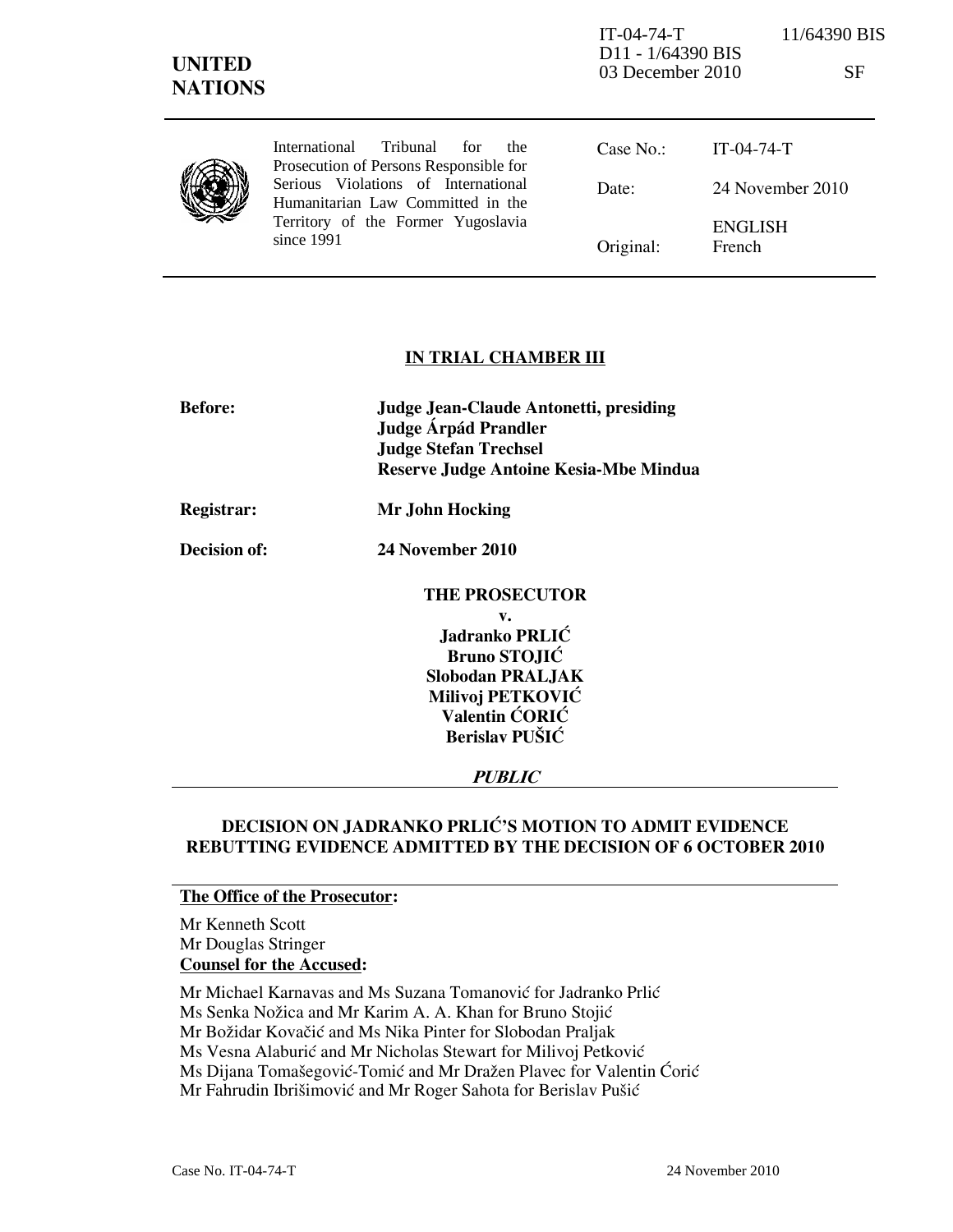### I. INTRODUCTION

1. Trial Chamber III ("Chamber") of the International Tribunal for the Prosecution of Persons Responsible for Serious Violations of International Humanitarian Law Committed in the Territory of the Former Yugoslavia since 1991 ("Tribunal") is seized of "Jadranko Prlić's Motion to Rebut the Evidence Admitted by the Trial Chamber in the Decision on the Prosecution's Motion to Re-Open Its Case", filed publicly with Confidential Annexes by the Counsel for the Accused Jadranko Prlić ("Accused Prlić"; "Prlić Defence") on 20 October 2010 ("Initial Motion") and amended by "Jadranko Prlic's Revised Motion to Rebut the Evidence Admitted by the Trial Chamber in the Decision on the Prosecution's Motion to Re-Open Its Case" filed publicly with Confidential Annexes on 1 November 2010 by the Prlic Defence ("Motion"), in which the Prlic Defence requests leave of the Chamber to file a rebuttal following the admission of entries of the Radko Mladić Diary ("Mladi} Diary") by the "Decision on the Prosecution's Motion to Re-Open Its Case Rendered Publicly by the Chamber on 6 October 2010".

### II. PROCEDURAL BACKGROUND

2. On 6 October 2010, the Chamber rendered publicly the "Decision on the Prosecution's Motion to Re-Open Its Case", in which the Chamber (1) grants in part the Motion of the Office of the Prosecutor ("Prosecution") to reopen its case by admitting eight exhibits, four of which come from the Mladić Diary,  $2$  (2) decided that any requests for reopening filed by the Defence teams might not constitute a general request for reopening based on the entries of the Mladić Diary, but should be limited, if based on the Mladić Diary, to refuting the entries admitted by the Decision of  $6$ October 2010,<sup>3</sup> and (3) orders the Defence teams who wish to do so, to file any requests for reopening of their respective cases in order to refute the entries of the

<sup>&</sup>lt;sup>1</sup> Initial Motion, p. 1; Motion, p. 1.<br><sup>2</sup> Decision of 6 October 2010, paras 62, 63 and p. 28.

<sup>&</sup>lt;sup>3</sup> Decision of 6 October 2010, para. 64 and p. 29.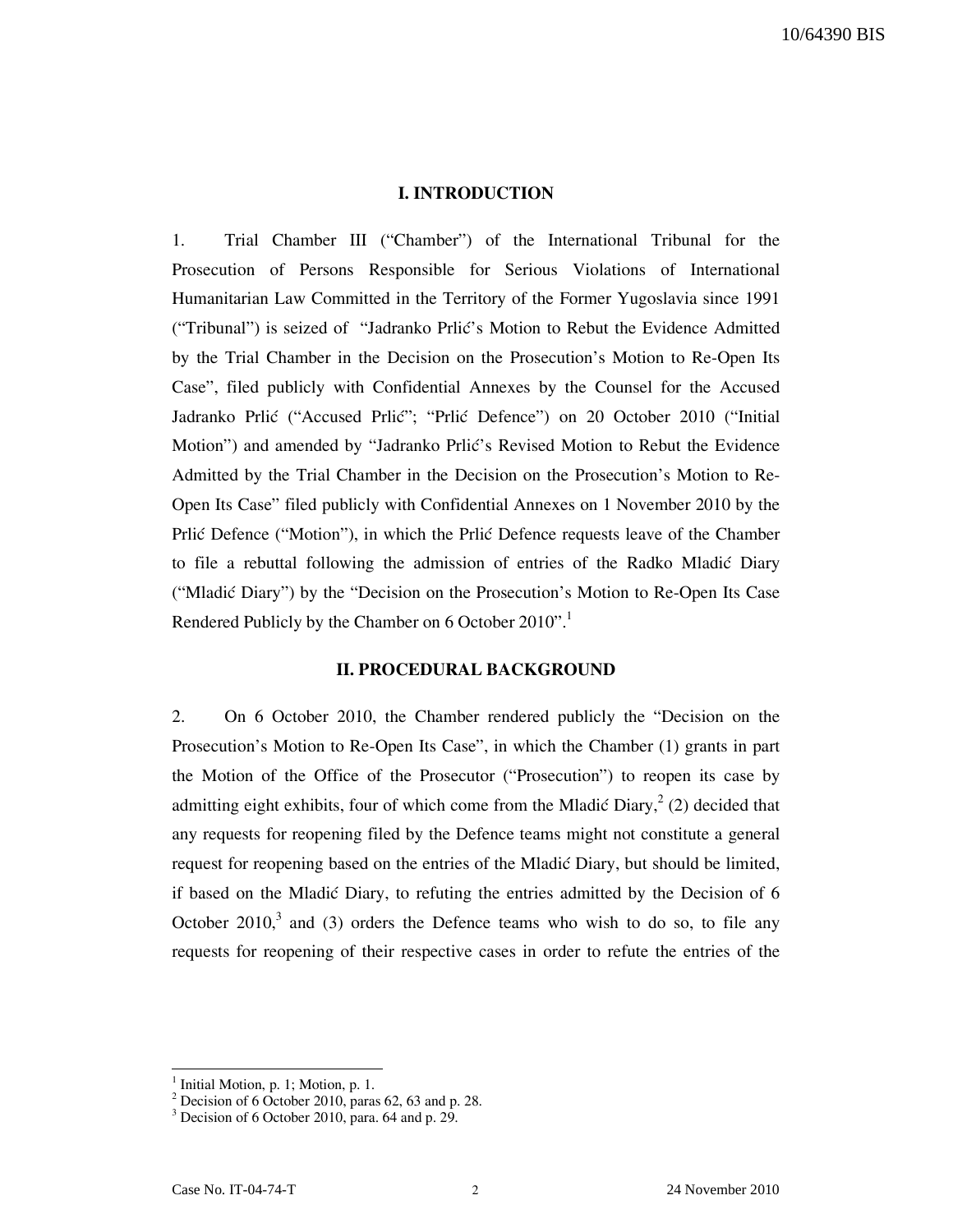9/64390 BIS

Diary admitted into evidence by the present decision within 15 days from the date of filing of this Decision ("Decision of 6 October 2010").<sup>4</sup>

3. On 27 October 2010, the Chamber rendered publicly the "Decision on Bruno Stojić Motion for Certification to Appeal the Decision on the Re-Opening of the Prosecution Case and Clarifying the Decision of 6 October 2010", in which the Chamber, on the one hand, rejected the Motion for certification to appeal of the Stojić Defence and, on the other, charges the Defence teams with supplementing, if appropriate, "their motions for re-opening, in accordance with case-law criteria for reopening,<sup>5</sup> and this within seven days of the time this Decision is issued," ("Decision of 27 October 2010").<sup>6</sup>

4. On 1 November 2010, the Chamber rendered publicly the "Decision on Price" Defence Request for Certification to Appeal the Decision on the Reopening of the Prosecution's Case of 6 October 2010", in which the Chamber rejected the Request for certification to appeal of the Prlić Defence<sup>7</sup> and recalled the strict criteria applied by the Chamber to any potential reopening of the cases of the Defence teams, as identified in the Decisions of 6 and 27 October 2010 ("Decision of 1 November  $2010"$ ).<sup>8</sup>

5. On 8 November 2010, the Prosecution filed publicly the "Prosecution Consolidated Response to Defence Motions to Reopen Their Cases and Tender Evidence per the Trial Chamber Decision of 6 October 2010" with Confidential Annex, in which the Prosecution requests that the Chamber reject a number of exhibits tendered for admission, in particular, by the Prlic Defence and for which it presented objections in its Confidential Annex ("Response").<sup>9</sup>

<sup>4</sup> Decision of 6 October 2010, p. 29.

 $<sup>5</sup>$  Decision of 27 October 2010, p. 9 and footnote 41.</sup>

 $6$  Decision of 27 October 2010, p. 9.

 $<sup>7</sup>$  On 20 October 2010, the Prlic Defence filed publicly "Jadranko Prlic's Request for Certification to</sup> Appeal the Decision on the Prosecution's Motion to Re-Open Its Case" ("Jadranko Prlić's Request for Certification to Appeal") with Confidential Annex.<br><sup>8</sup> Decision of 1 November 2010, np. 6, 7 and 8.

Decision of 1 November 2010, pp. 6, 7 and 8.

<sup>&</sup>lt;sup>9</sup> Response, para. 19 and Confidential Annex. It should be recalled that on 2 November 2010, the Chamber rendered publicly the "Decision on Prosecution Motion for an Extension of Time to File a Combined Reply to the Requests of Prlić, Stojić, Praljak and Petković Defences to Reopen Their Case", in which it granted the Prosecution an extension until 8 November at the latest to allow it time to file a consolidated response to the motions for the reopening of their cases filed by the Defence teams.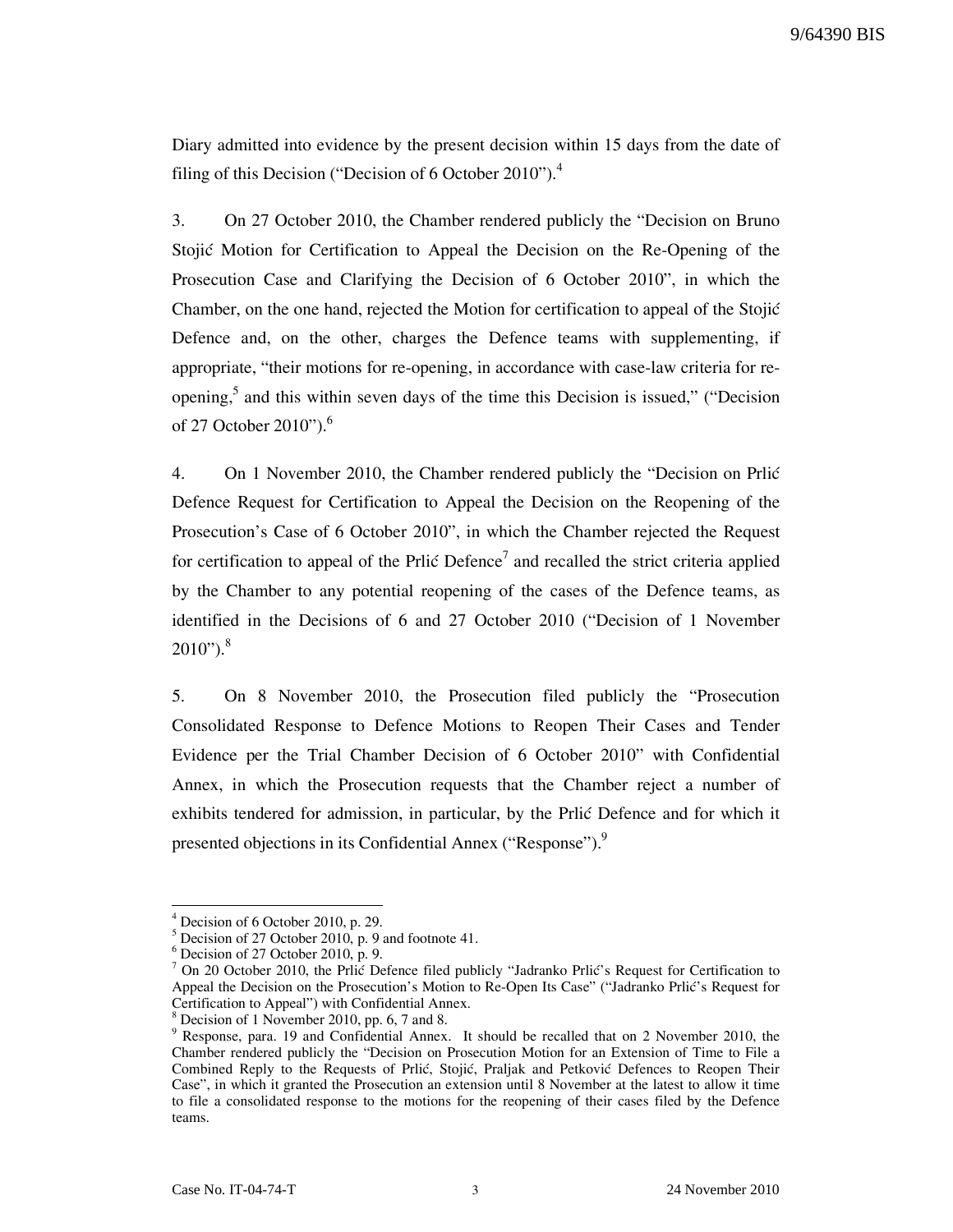## III. ARGUMENTS OF THE PARTIES

6. First, the Prlić Defence indicates that the Motion does not constitute a request for the reopening of its case whose scope would be liable to become the object of an interlocutory appeal should the Chamber decide to grant the request for certification to appeal by the Prlic Defence.<sup>10</sup>

7. The Prlić Defence also maintains that it does not have to vouch for the authenticity, reliability or relevance of the entries of the Mladić Diary which it tenders into evidence. It notes in this matter that the Decision of 6 October 2010 of the Chamber did not limit its assessment of the authenticity, reliability and relevance of the Mladić Diary solely to entries presented by the Prosecution and that, consequently, its decision applies *mutatis mutandis* to other entries tendered for admission by the Prlić Defence. $^{11}$ 

8. In support of its Motion, the Prlić Defence argues that in the Decision of 6 October 2010, the Chamber had emphasised that in order to rebut the newly admitted evidence, the Defence teams could rely on "fresh" evidence including evidence whose relevance became apparent in light of fresh evidence admitted on behalf of the Prosecution.<sup>12</sup> The Prlić Defence notes in this respect that it is consequently incumbent upon it to explain how the evidence tendered for admission relates to the content of the entries of the Mladić Diary admitted by the Decision of 6 October 2010 and how it rebuts them.<sup>13</sup>

9. Finally, on the matter of the two exhibits that do not come from the Mladić Diary,<sup>14</sup> the Prlić Defence recalls that it had already sought their admission in 2008 and 2009 and that the Chamber decided not to admit them into evidence on the ground that the source had not been revealed in the required time.<sup>15</sup> The Prlić Defence recalls in the Motion the source of the exhibits and, moreover, argues that the impediments to the admission of these exhibits have now been removed with the reopening of the

<sup>&</sup>lt;sup>10</sup> Motion, pp. 1 and 2; Initial Motion, p. 1.

 $\frac{11 \text{ Motion}}{11 \text{ Motion}}$ , para. 15.

 $12$  Motion, para. 16.

<sup>&</sup>lt;sup>13</sup> Motion, para. 16

<sup>&</sup>lt;sup>14</sup> This concerns exhibits 1D 03193 and 1D 03194.

 $15$  Motion, para. 17.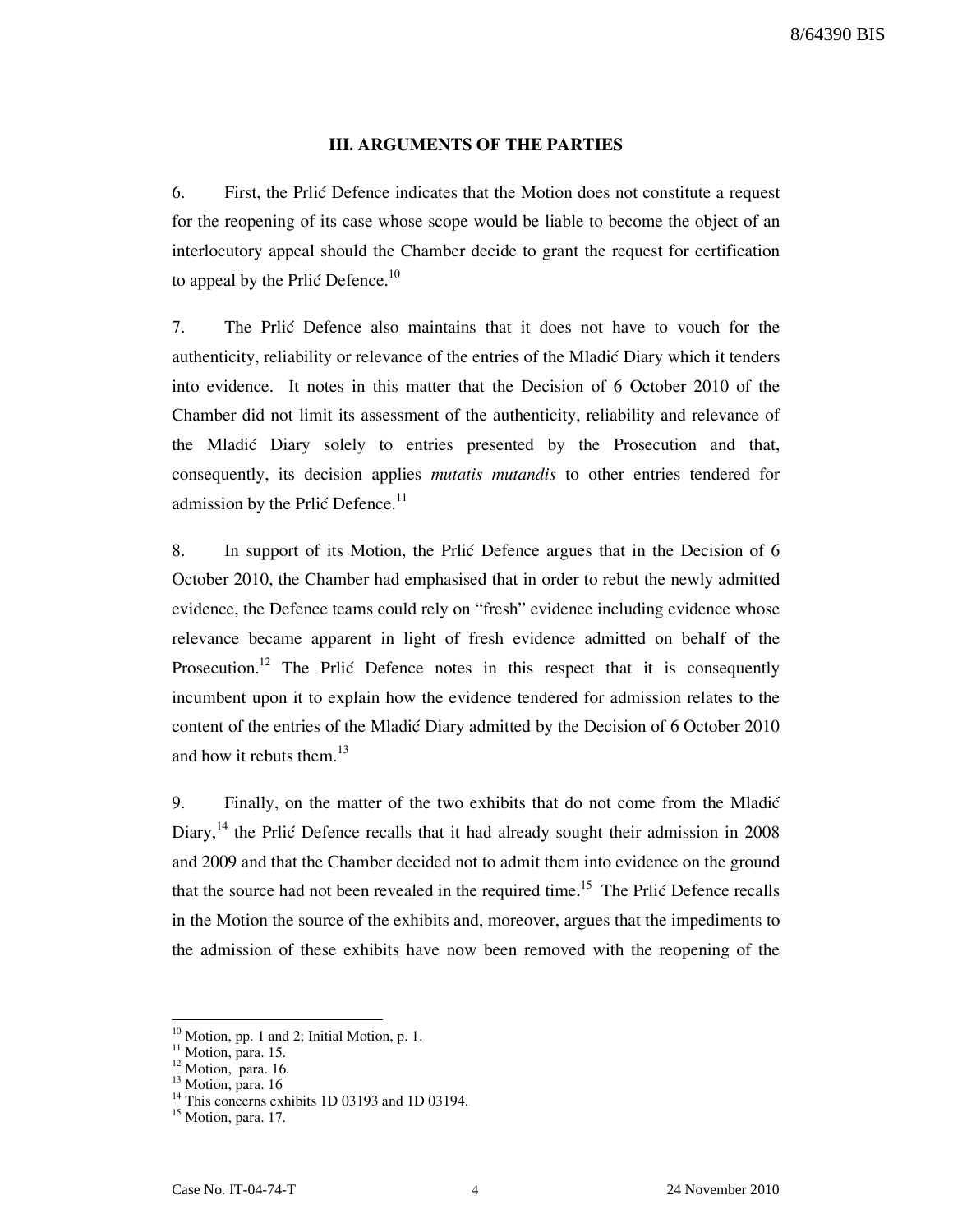Prosecution case to the extent that it conformed to the limitations imposed on the Defence teams in the Decision of 6 October 2010.<sup>16</sup>

10. In its Response, the Prosecution alleges that the fact that the Prlić Defence presents entries from the Mladic Diary to rebut fresh evidence admitted into evidence indicates in itself that it acknowledges the authenticity and the probative value of the Mladić Diary.<sup>17</sup>

11. The Prosecution maintains that the Defence teams have sought admission for numerous exhibits related to various type of collaboration that existed between the conflicting parties and, more specifically in regard to exhibits tendered by the Prlic Defence, the collaboration between the HVO and the Muslims against the Serbs as proof, according to the Defence, that the Serbs and Croats could not have cooperated with each other against the Muslims.<sup>18</sup> In this respect, the Prosecution first emphasises that it never denied the existence of various forms of collaboration, noting in particular the diversity and complexity of the alliances between the conflicting parties.<sup>19</sup> Second, it maintains that the evidence tendered for admision by the Prlić Defence does not establish in any way that the Accused Prlić had participated in the support that the HVO and/or Croatia had provided to the BH Army in the areas such as Bihac and Posavina.<sup>20</sup> Consequently, the Prosecution maintains that the probative value of these exhibits is questionable.<sup>21</sup>

12. The Prosecution, moreover, alleges that the exhibits presented by the Price Defence in order to rebut the existence of cooperation between the Serbs and the Croats against the Muslims, notably those that refer to the use of the term "Ustashas" by the Serbs when speaking of Croats and a number of other exhibits explaining the reasons why meetings were organised between the Serbs and the Croats from BH, are of little relevance. The Prosecution argues more specifically that what is relevant are the grounds that led to some of the Accused taking part in these meetings with the

<sup>&</sup>lt;sup>16</sup> Motion, para. 17

 $17$  Response, para. 10.

<sup>&</sup>lt;sup>18</sup> Response, para. 11.

<sup>19</sup> Response, para. 12.

<sup>20</sup> Response, para. 12.

 $21$  Response, para. 13.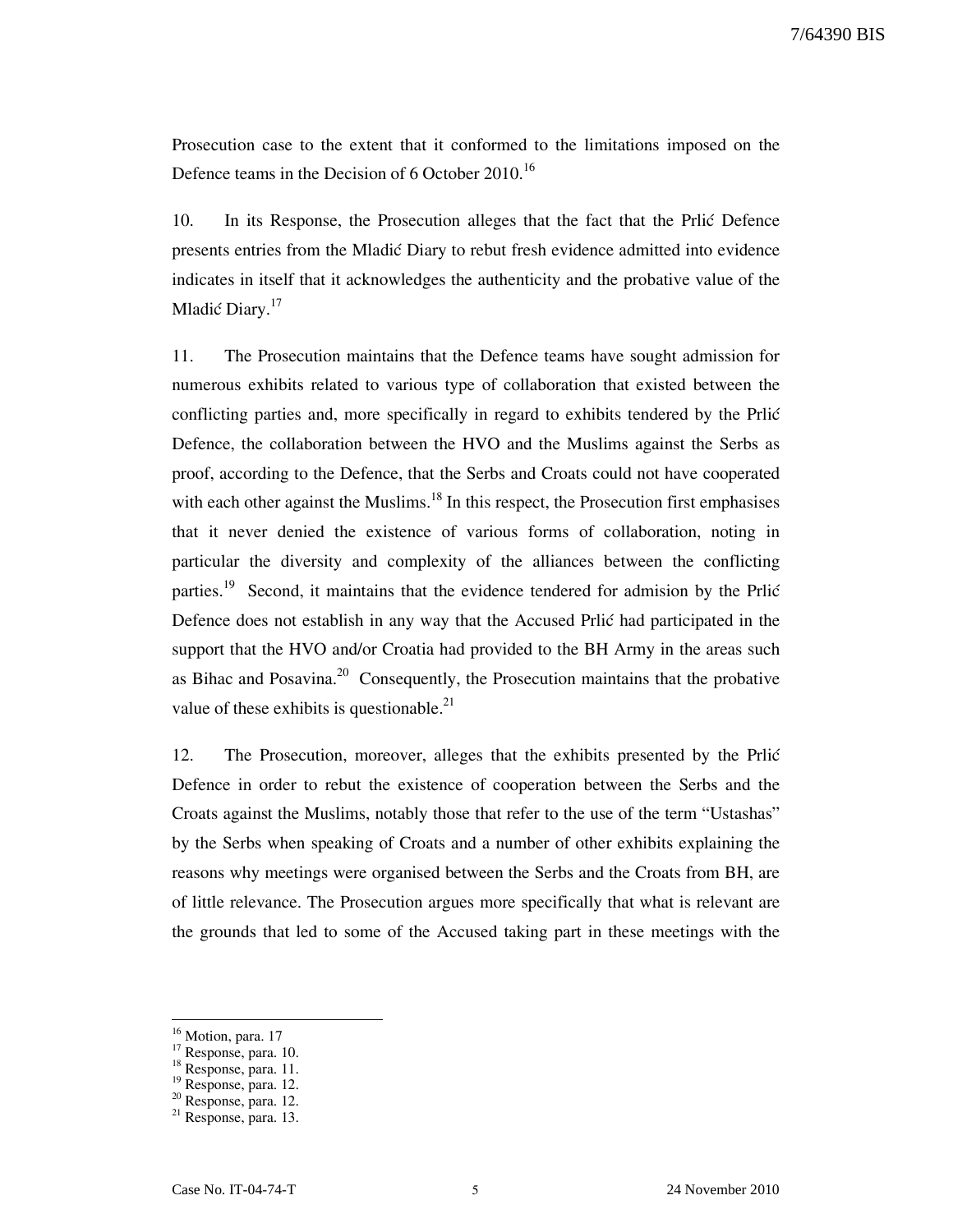Serbian leadership with the aim of achieving their objective of establishing Herceg-Bosna on the territory of BH.<sup>22</sup>

13. Moreover, the Prosecution notes, while indicating that it is not objecting to the admission of these elements based on this ground, that only a few short extracts from the Mladić Diary out of the long extracts for which the Prlić Defence sought admission, are actually tendered in order to rebut the fresh evidence admitted on behalf of the Prosecution. $^{23}$ 

14. Finally, the Prosecution emphasises that the fact that it has not put forward objections to the admission of certain exhibits presented by the Prlić Defence does not mean that it, in fact, subscribes to the arguments or the interpretation provided by the Prlić Defence in support of their admission.<sup>24</sup> The Prosecution notes, moreover, that many exhibits are not relevant and have minimal probative value.<sup>25</sup>

#### IV. APPLICABLE LAW

15. The Chamber recalls that the reopening of a party's case after the closure of its case is not provided for by the Rules, but has been established as case-law whereby, in exceptional circumstances, the Prosecution may be authorised to reopen its case in order to present fresh evidence to which it did not previously have access.<sup>26</sup>

16. The Appeals Chamber considered that "the primary consideration in determining an application for reopening a case to allow for the admission of fresh evidence is the

 $22$  Response, para. 14.

<sup>&</sup>lt;sup>23</sup> Response, para. 15, citing notably exhibits 1D 03122, 1D 03191 and 1D 03195.

<sup>&</sup>lt;sup>24</sup> Response, para. 16.

 $25$  Response, para. 16.

<sup>&</sup>lt;sup>26</sup> See the Decision of 6 October 2010, para. 31, referring to "Decision on Presentation of Documents" by the Prosecution in Cross-Examination of Defence Witnesses", public, 27 November 2008, para. 18, citing relevant case-law: The Prosecutor v. Enver Hadžihasanović et al., Case No. IT-01-47-T, "Decision on the Prosecution's Application to Re-Open Its Case", public, 1 June 2005, para. 31 ("Hadžihasanović Decision") and The Prosecutor v. Vujadin Popović et al., Case No. IT-05-88- AR73.5, "Decision on Motion to Reopen the Prosecution Case", public, 9 May 2008, para. 23 ("Popović Decision of 9 May 2008"). See also The Prosecutor v. Slobodan Milošević, IT-02-54-T, "Decision on Application for a Limited Re-Opening of the Bosnia and Kosovo Components of the Prosecution Case", public with Confidential Annex, 13 December 2005, para. 12 ("Milošević Decision") and The Prosecutor v. Zejnil Delalić et al., Case No. IT-96-21-T, "Decision on the Prosecution's Alternative Request to Reopen the Prosecution's Case", public, 19 August 1998, para. 26 ("Čelebići Decision").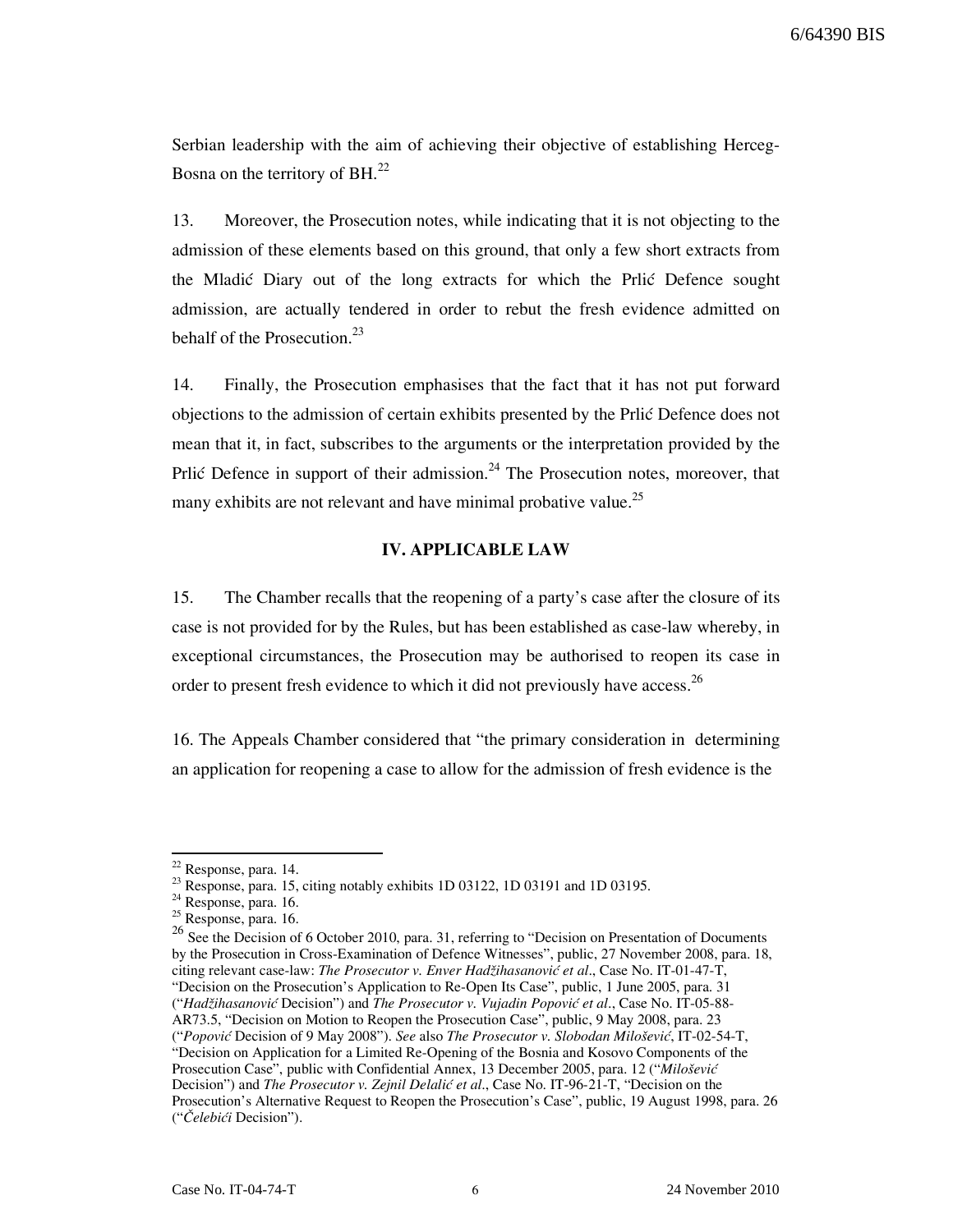5/64390 BIS

question of whether, with reasonable diligence, the evidence could have been identified and presented in the case in chief of the party making the application".<sup>27</sup> According to the Appeals Chamber, this analysis depends on the factual circumstances of each case and is therefore done on a case-by-case basis.<sup>28</sup>

17. According to Tribunal case-law, when a Trial Chamber is satisfied that the requesting party has shown diligence, it can, pursuant to Rule 89 (D) of the Rules, refuse to reopen the case if the probative value of the proposed evidence is substantially outweighed by the need to ensure a fair trial.<sup>29</sup> The Chamber therefore must exercise its discretionary power whether to admit the fresh evidence, by weighing the probative value against the prejudices it might cause to the co-Accused, if it were admitted at this late stage.<sup>30</sup>

18. The Appeals Chamber is more specific in the characterisation of "fresh evidence": 1) evidence which was not in the possession of a party at the conclusion of its case and which by the exercise of all diligence could not have been obtained by the party by the closure of its case; and 2) evidence it had in its possession, but the importance of which was revealed only in light of fresh evidence.<sup>31</sup>

#### V. DISCUSSION

## 1. Applying criteria for Reopening

19. The Chamber recalls that in the Decisions of 6 and 27 October 2010 it indicated that any motions for reopening that may be filed by the Defence teams

<sup>&</sup>lt;sup>27</sup> See the Decision of 6 October 2010, para. 32, referring to *The Prosecutor v. Zejnil Delalić et al.*, Case No. IT-96-21-A, 20 February 2001 ("Čelebići Judgement"), para. 283.

 $28$  See the Decision of 6 October 2010, para. 32, referring to *The Prosecutor v. Vujadin Popović et al.*, Case No. IT-05-88-AR73.5, "Decision on Vujadin Popović's Interlocutory Appeal against the Decision on the Prosecution's Motion to Reopen its Case-in-Chief ", 24 September 2008, para. 10 ("Popović Decision of 24 September 2008"); The Prosecutor v. Ante Gotovina et al., Case No. IT-06-90-AR73.6, "Decision on Ivan Čermak and Mladen Markač Interlocutory Appeals against Trial Chamber's Decision to Reopen the Prosecution Case", public, 1 July 2010, para. 24 ("Gotovina Decision of 1 July  $2010"$ ).

See the Decision of 6 October 2010, para. 33, referring to the Čelebići Judgement, para. 283.

 $30$  See the Decision of 6 October 2010, para. 33, referring to the *Čelebići* Judgement, para. 283; Hadžihasanović Decision, para. 35.

See Decision of 6 October 2010, para. 34, referring to Čelebići Judgement, paras 282 and 283; Popović Decision of 24 September 2008, para. 11.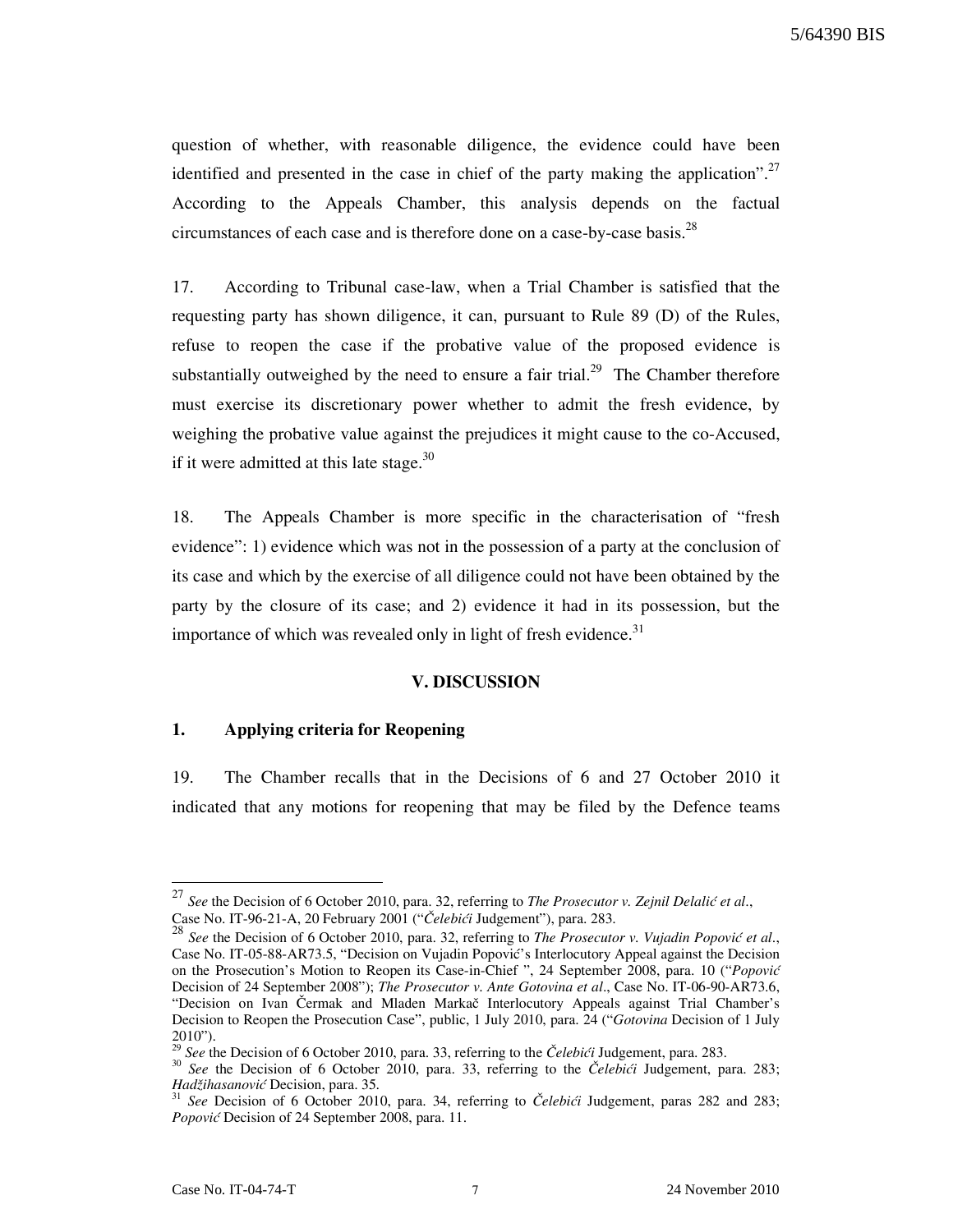should comply with the case-law governing the matter of reopening.<sup>32</sup> In this respect, the Chamber notes that the Prlić Defence had first of all indicated in its Motion that it does not constitute a request for the reopening of the case, which is likely to be the subject of an interlocutory appeal, should the Chamber decide to grant the motion for certification to appeal the Decision of  $6$  October 2010 filed by the Prlić Defence.<sup>33</sup>

20. Nevertheless, the Chamber equally finds that in the Motion, the Prlić Defence referred to the applicable law for the reopening of a case, notably to the interpretation of the nature of "fresh" evidence for which admission was sought, as well as the general admissibility requirements for evidence.<sup>34</sup> Moreover, the Chamber recalls that in its Decision of 1 November 2010, it rejected the Motion for certification to appeal of the Prlić Defence.<sup>35</sup> Consequently, the Chamber deems that the Initial Motion and the Motion should be treated as motions for the reopening of the case that must conform to criteria for reopening as established in case-law and recalled in the Decisions of 6 and 27 October 2010.

### 2. Criteria for Reopening

#### (i) "Fresh" Nature of Evidence Tendered for Admission

21. In the Decision of 27 October 2010, the Chamber recalled that the Defence teams wishing to file a motion for the reopening of their case had to put forward "fresh evidence" in response to the reopening of the Prosecution case. It also recalled that any requests for reopening should respect the case-law criteria for reopening.<sup>36</sup>

22. Moreover, in the Decision of 6 October 2010, the Chamber clearly explained that it would not admit the entries of the Mladić Diary tendered by the Prosecution, unless they pertained directly to the alleged involvement of some of the Accused in a joint criminal enterprise ("JCE").<sup>37</sup> More specifically, with regard to the Accused Prlić, the Chamber specified that Exhibits P 11376, P 11380 and P 11389 were relevant in that they described the statements made by the Accused during the meetings and were in keeping with the allegations that the aforementioned Accused

 $32$  Decision of 6 October 2010, p. 29; Decision of 27 October 2010, pp. 9 and 10.

<sup>&</sup>lt;sup>33</sup> Initial Motion, p. 1. See also Motion, p. 2.

 $34$  Motion, paras 9 to 14.

<sup>&</sup>lt;sup>35</sup> Decision of 1 November, p. 8.

 $36$  Decision of 27 October 2010, p. 8.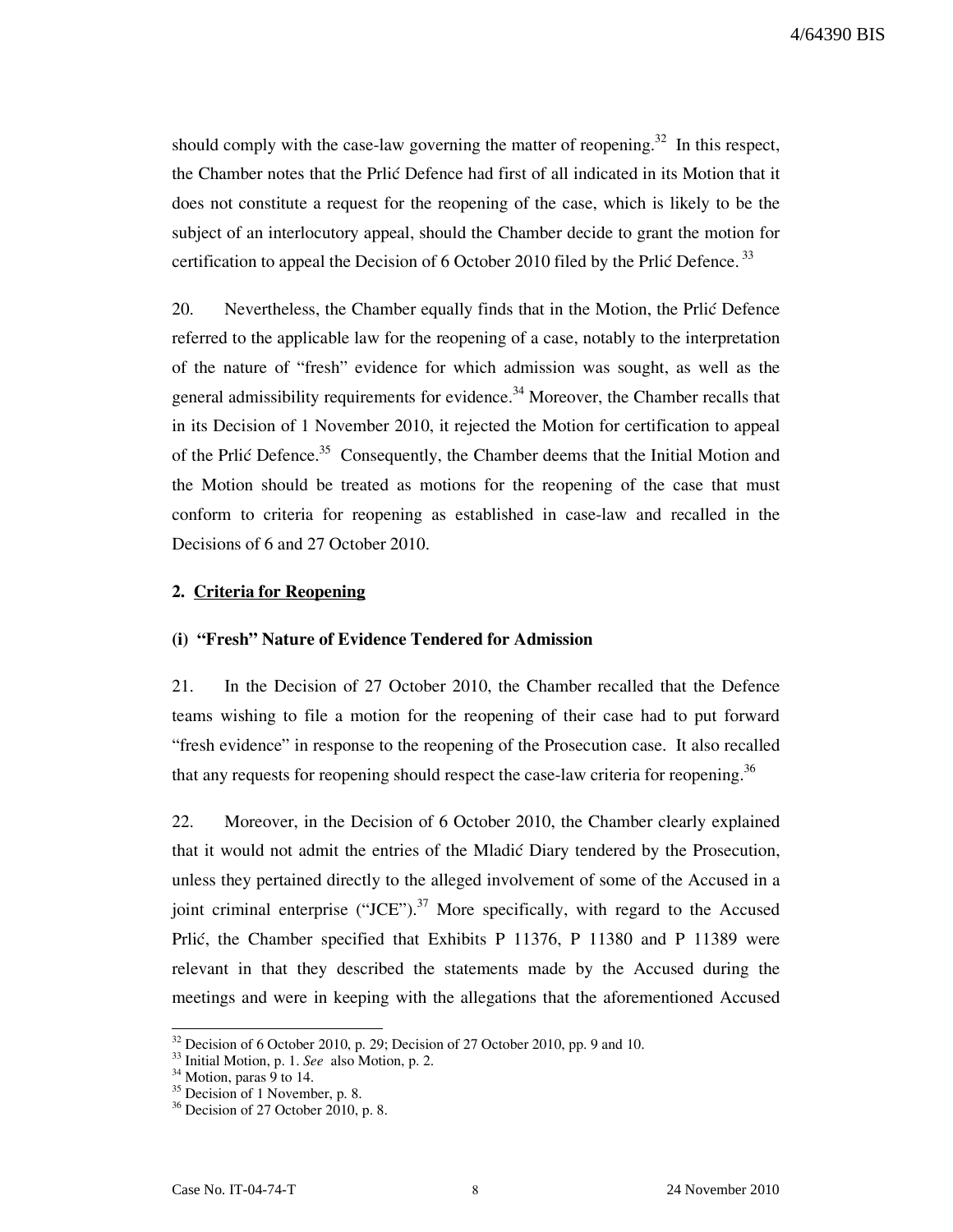3/64390 BIS

had participated in achieving the objectives of the JCE.<sup>38</sup> The Chamber equally specified in its Decision of 27 October 2010 that, as part of a possible motion for the reopening of their case, the Defence teams could tender entries of the Mladić Diary, as long as they were directly linked to those admitted on behalf of the Prosecution because, otherwise, they would not be of a "fresh" nature.<sup>39</sup> The Chamber equally recalled that the Defence teams could, moreover, tender other evidence relevant and of probative value, whose importance was only revealed in light of the fresh evidence tendered by the Prosecution.<sup>40</sup> Consequently, the Chamber cannot admit fresh evidence unless it goes to refute the alleged participation of the Accused in achieving the objectives of the JCE and, in particular, in the case of the Accused Prlić.

23. The Chamber notes that 38 of the 40 exhibits tendered for admission by the Prlić Defence are entries of the Mladić Diary<sup>41</sup> and that the Prlić Defence intends to tender the entries of the Mladić Diary since they go to refute the Prosecution's arguments on the cooperation between the Serbs and the Croats of BH against the Muslims of BH, the Croatian ambition to reinstate a Croatian Banovina and the participation of Mate Boban and the Accused Prlić in these two objectives.<sup>42</sup>

24. Having analysed each of the entries of the Mladić Diary in light of the explanations provided by the Prlic Defence and the objections of the Prosecution, the Chamber finds that none of the exhibits deal with the statement or actions of the Accused Prlić himself. The Chamber deems that the entries of the Mladić Diary tendered for admission by the Prlic Defence therefore do not contain any direct link with the exhibits admitted by the Decision of 6 October 2010. Consequently, the Chamber is of the opinion that the entries do not satisfy the criteria of being "fresh" and are therefore not admissible as part of a motion for the reopening of the case.

25. With regard to the two other exhibits tendered for admission by the Prlić Defence, Exhibits 1D 03193 and 1D 03194, the Chamber notes that the Prlić Defence

 $37$  Decision of 6 October 2010, paras 58 and 59.

<sup>&</sup>lt;sup>38</sup> Decision of 6 October 2010, para. 61.

 $39$  Decision of 27 October 2010, p. 9 and, more specifically, footnote 42.

 $40$  Decision of 27 October 2010, p. 9.

<sup>41</sup> P 11375, 1D 03157, 1D 03158, 1D 03159, 1D 03160, 1D 03161, 1D 03162, 1D 03163, 1D 03164, 1D 03165, 1D 03166, 1D 03167, 1D 03168, 1D 03169, 1D 03170, 1D 03171, 1D 03172, 1D 03173, 1D 03174, 1D 03175, 1D 03176, 1D 03178, 1D 03179, 1D 03180, 1D 03181, 1D 03182, 1D 03183, 1D 03184, 1D 03185, 1D 03187, 1D 03188, 1D 03190, 1D 03191, 1D 03192, 1D 03195, 1D 03197, 1D 03198 and 1D 03199.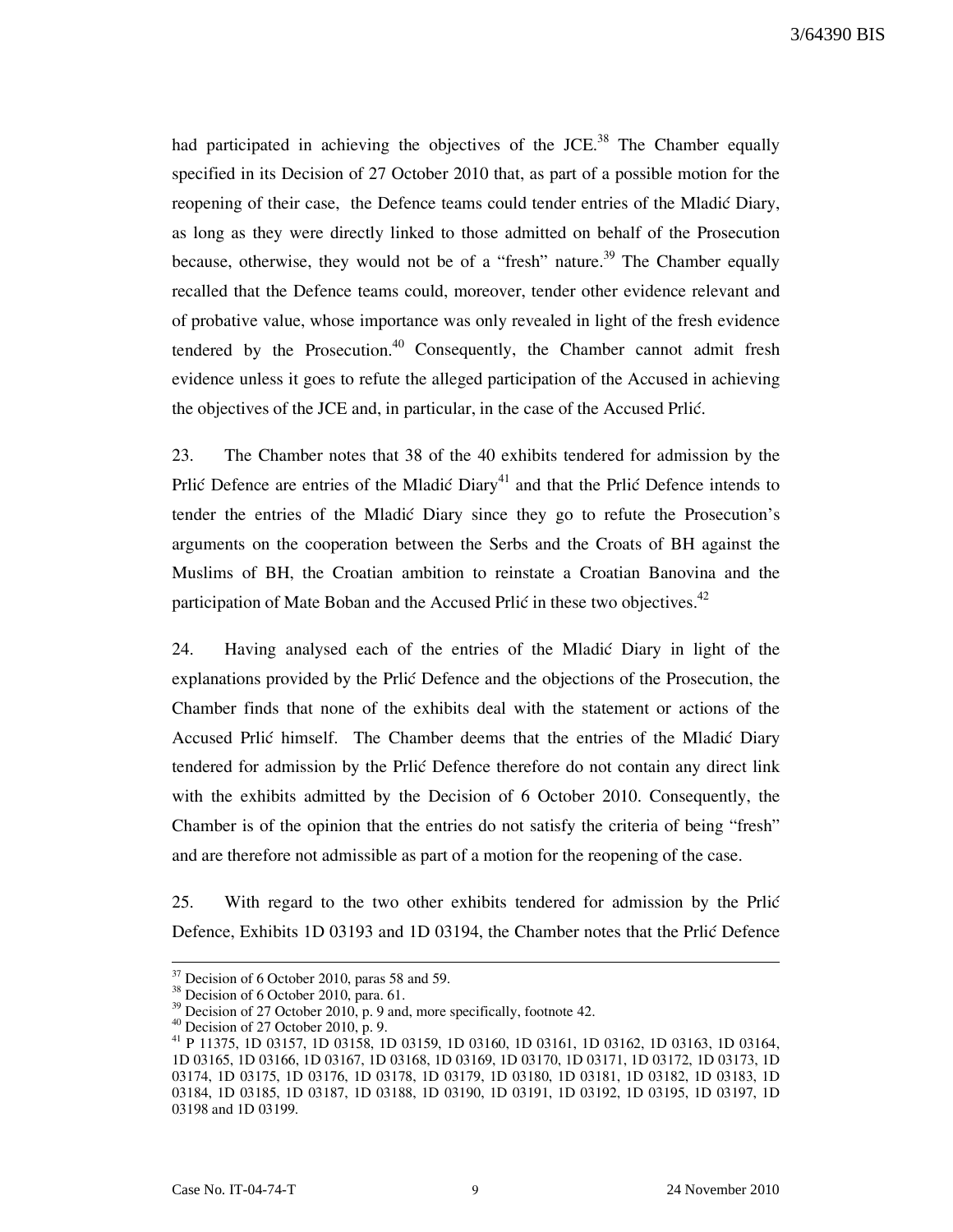had them in their possession at least since December 2008. The Prlić Defence, moreover, recalls that the Chamber had rejected the admission several times of these two documents because the Defence had not revealed their source in the required time. The Prlic Defence simply alleges that at this stage of the reopening, there are no longer any impediments to the admission of these two documents, without providing any explanation for this. $43$ 

26. The Chamber consequently deems that by omitting to explain in what way these two exhibits that had been in the possession of the Prlić Defence for almost two years are of a "fresh" nature<sup>44</sup> and could therefore be admitted as part of the reopening of the case, the Prli} Defence has not demonstrated that Exhibits 1D 03193 and 1D 03194 satisfy the criteria of being fresh required by case-law for their admission as part of the reopening of the Defence case and is of the opinion that they should therefore be rejected.

## VI. CONCLUSION

### FOR THE FOREGOING REASONS,

PURSUANT to Rules 54, 85, 89 of the Rules,

DENIES by a majority the Motion and the Initial Motion.

# Presiding Judge Jean-Claude Antonetti will subsequently attach a dissenting opinion to the present Decision.

Done in English and in French, the French version being authoritative.

<sup>-</sup><sup>42</sup> Annex to the Initial Motion.

 $43$  Motion, para. 17.

 $^{44}$  See in this sense *mutatis mutandis* the Decision of 6 October 2010, paras 34 and 41.